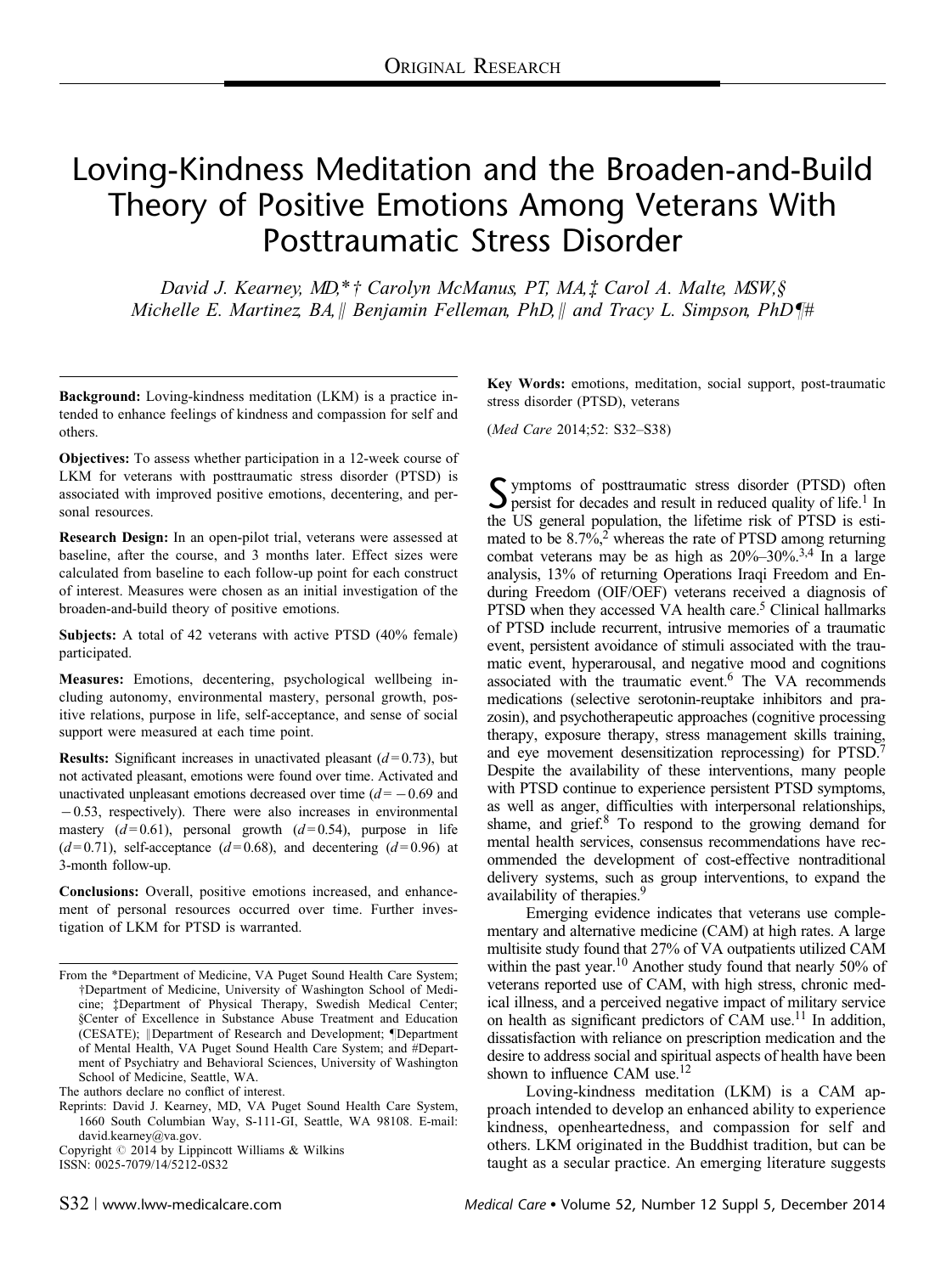that self-compassion is associated with healthy psychological functioning (including life satisfaction and social connectedness), and negatively associated with self-criticism, rumination, thought suppression, anxiety, and depression.<sup>[13](#page-5-0)</sup> Self-criticism, shame, $14$  rumination, and thought suppression are frequently associated with PTSD.<sup>[15](#page-5-0)</sup> Therefore, an intervention that increases self-compassion might favorably influence clinical manifestations of PTSD, and a small body of literature supports this hypothesis. A study of PTSD symptoms among university students found a correlation between greater self-compassion and lower rates of avoidance symptoms.<sup>[16](#page-5-0)</sup> An intervention called "compassionate mind" training" designed to teach self-compassion, was beneficial for individuals who had experienced trauma in a small pilot study. $17$ 

The phrase loving-kindness describes an emotional state of kindness or goodwill, rather than sentimental love. In LKM, a practitioner brings to mind a particular person (eg, a good friend) and silently repeats phrases of positive intention for that person. These phrases may express a desire for safety, happiness, health, and ease or peace for the person held in mind. Classically, 4 phrases are used, such as: "may you be safe," "may you be happy," "may you be healthy," and "may your life unfold with ease."<sup>[18](#page-5-0)</sup> As practitioners continue to practice LKM, they are then asked to bring to mind other individuals or categories of people, including themselves, neutral persons, and persons who have caused them difficulty or harm, while changing the phrases as needed (ie, "may you be safe" becomes "may I be safe").<sup>[18](#page-5-0)</sup>

When practicing LKM, a person is asked to notice and feel the positive emotion elicited by each of the phrases of positive intention, or to notice whether there is a sense of reluctance, hesitation, or even aversion for the self or another. The practitioner is encouraged to greet these responses with kindness, and to notice them without judgment. More generally, during LKM, when practitioners become distracted by thoughts that arise during the practice, they are instructed to notice what has distracted them with an attitude of nonjudgmental, mindful attention, and then return to the LKM phrases and the breath without self-criticism. Walking meditation may also be used as a method to teach LKM. Informal LKM practices are also encouraged—practitioners are asked to practice LKM toward themselves or others during everyday activities such as walking, eating, washing the dishes, or standing in line at the grocery store. This systematic development of kindness toward self and others is intended to change the orientation to oneself, others, one's life experiences, and to result in a broadening of the range of emotional responses and choices available.

# LKM AND THE BROADEN-AND-BUILD THEORY OF POSITIVE EMOTIONS

The broaden-and-build theory of positive emotions provides a framework for understanding how LKM practice may influence affect, behaviors, and clinical outcomes.<sup>[19,20](#page-5-0)</sup> The broaden-and-build theory proposes that positive emotions broaden a person's perceptual and cognitive abilities, and with this broadened outlook one is able to build personal resources.[21](#page-5-0) This broadened mindset is characterized by openness to new situations and ideas rather than the narrow focus typically associated with negative emotions and ha-bitual responses (eg, fight or flight).<sup>[19](#page-5-0)</sup> Personal and social resources that are postulated to be enhanced by positive emotions can include the ability to mindfully attend to experience, a sense of environmental mastery, a sense of purpose in life, enhanced self-compassion, or improved ability to give and receive social support.<sup>[19](#page-5-0)</sup>

There is accumulating evidence in support of the broaden-and-build theory. Studies of experimentally induced positive emotional states that show that positive emotions broaden the scope of visual attention, $2^{2-24}$  enhance openness to new experiences,<sup>25</sup> improve ability to accept feedback,<sup>26,27</sup> and enhance a sense of connection with others[.19](#page-5-0) In a randomized controlled trial of LKM versus a waitlist control, findings supported both the "broaden" aspect (enhanced positive emotions), the "build" part of the theory (enhanced personal resources), as well as improved mood and quality of life.<sup>19</sup>

# LKM, THE BROADEN-AND-BUILD THEORY, AND PTSD

The lives of many people with PTSD are marked by ongoing severe emotional (and often accompanying physical) pain, including the hallmark emotion of fear. According to the broaden-and-build theory, negative emotions arise in response to perceived threats and undesirable circumstances, whereas positive emotions arise through identification of perceived opportunities in the environment.<sup>21</sup> One of the core features of PTSD is a phobic response to reminders of a traumatic event and to the memories associated with that event, which in conjunction with information-processing problems, leads to pervasive fear and poor functioning.[28](#page-6-0) LKM practice may provide individuals with PTSD a means to identify additional opportunities/resources in their environment, and to temper the often habitual preoccupation with the past and the narrow focus on negative aspects of one's situation. In addition, many survivors of trauma carry a strong sense of shame, such that their fundamental view of themselves is negative and is characterized by self-alienation.<sup>14,29</sup> LKM's emphasis on cultivation of goodwill toward oneself may help to repair the tendency toward shame that many individuals with PTSD suffer. This may prove particularly helpful when kindness and support are lacking in the environment.

Trauma can also shatter the sense of basic trust in others, oneself, and the world at large. Disruptions in basic trust, as well the tendency to avoid reminders of the trauma in social situations, often result in withdrawal from close relationships.[30](#page-6-0) The repetition of LKM phrases can also be conceived of as a mechanism to recreate a safe "holding environment," which in LKM is created by phrases of positive intention. Social support has been shown to be an im-portant factor in recovery from PTSD.<sup>[31](#page-6-0)</sup> The incremental restoration of a sense of basic trust in self and others, as well as an increased ability to self-modulate pervasive feelings of shame, guilt, and inferiority may lead to an enhanced sense of self-efficacy. Over time, enhancement of these factors might be expected to play a role in restoration of a connection to the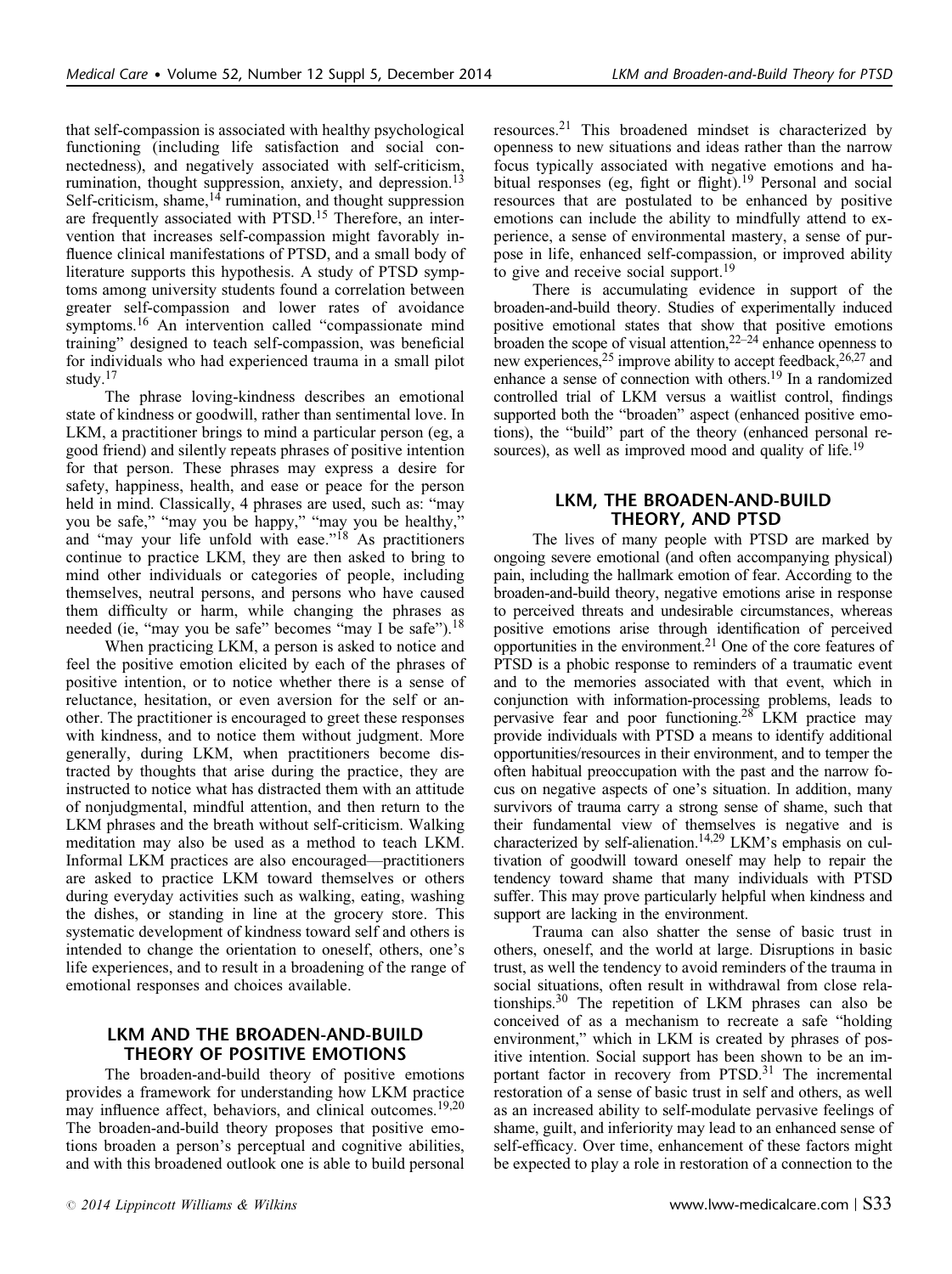sense of self that has been lost through traumatic experiences, and may lead to a sense of reconnection with the community as well.

The cultivation of positive emotions through LKM might be also particularly helpful for the numbing and constrictive symptoms characteristic of chronic PTSD, which can present as feelings of chronic alienation and deadness. Providing a technique through which positive emotions can repeatedly be enhanced, as in LKM practice, might provide an innovative pathway to address these numbing and constrictive symptoms. It is also possible that a meditation practice that encourages observation of one's thoughts and feelings as temporary mental events could help address the tendency for distressed individuals to identify personally with thoughts and feelings as reflections of their true nature. This can be particularly distressing if much of one's internal experience is characterized by painful, traumatic memories that may include beliefs that one failed in crucial ways that led to bad outcomes.

Although we know of no formal comparison of rates of adopting a regular LKM practice as compared with other meditation practices, in our experience it is not uncommon for people in severe distress to find it easier to practice LKM than mindfulness practices, such as the breathing and body scan meditations. LKM relies on the repetition of simple phrases intended to elicit feelings of kindness for self and others, and these phrases may serve as a readily accessible anchor to the present moment for people in severe distress. As part of LKM instructions, participants are also often asked to notice the thoughts and feelings that arise during the course of practice, and to regard passing thoughts and feelings as objects of attention, to be viewed with curiosity and openness. This capacity—to regard thoughts and feelings as temporary, objective events in the mind—is termed decentering. It has been hypothesized that in the setting of aversive emotional states, mindfulness interventions promote exposure-based learning and extinction through the combined effects of decentering (which allows a person to observe and label experience) and curiosity (which maintains attentional focus).<sup>[32,33](#page-6-0)</sup> LKM can be hypothesized to have similar effects.

We previously reported the results of an open-pilot trial of LKM for veterans with PTSD.<sup>34</sup> In that publication, we reported on the primary clinical outcomes (PTSD symptoms and depression) as well as changes in mindfulness and compassion for self and others. Briefly, we found that participation in the LKM intervention was associated with clinically significant improvements in PTSD and depression as well as increased compassion and mindfulness. As part of the pilot, we also collected preliminary data pertaining to the broaden-andbuild theory of positive emotions; these are reported here. We hypothesized that enhanced positive emotions, attentional broadening, and built personal resources would occur following participation in a 12-week course of LKM.

# **METHODS**

We conducted a before-and-after study of 42 veterans who participated in a 12-week LKM course as an adjunct to their usual care at a large, urban VA Hospital. The main study findings and procedures have previously been

reported.[34](#page-6-0) The study was approved by the Institutional Review Board and all subjects gave written informed consent. The trial was registered with clinicaltrials.gov: NCT01607632.

# **Participants**

The exclusion criteria were: (1) prior history of a psychotic disorder; (2) mania, or poorly controlled bipolar disorder; (3) known borderline or antisocial personality disorder; (4) current suicidal or homicidal ideation with intent; and (5) active substance use disorder.

#### Measures

Demographics characteristics were recorded using a written questionnaire.

## **Measures Related to Attentional Broadening**

*Emotions*: The Circumplex Measure of Emotion<sup>[35](#page-6-0)</sup> assesses affect over the past 7 days by ratings of 20 emotional states on a 7-point Likert scale (Cronbach  $\alpha = 0.93$ ).<sup>[36](#page-6-0)</sup> Emotions were categorized as unactivated positive (eg, calm, serene), activated positive (eg, happy, delighted), unactivated negative (eg, bored, sad), and activated negative (eg, frustrated, distressed).

*Decentering*: Decentering was measured using the 11 item version of the Experiences Questionnaire, which has adequate to good internal consistency.[37](#page-6-0) Decentering is "the ability to observe one's thoughts and feelings as temporary, objective events in the mind, $\dots$  as opposed to reflections of the self that are necessarily true."<sup>[37](#page-6-0)</sup>

*Attention allocation*: The computer-based Attention Network Test (ANT) assessed attentional network efficiency by measuring response to visual stimuli. The ANT assesses alerting, orienting, and executive control.[38–40](#page-6-0) Participants click the right or left arrows on the keyboard in response to congruent or incongruent arrowheads, which may or may not be preceded by cues. Scores of the ANT were calculated using mean response times as follows: alerting network score (no cue–double cue), orienting network score (central cue– spatial cue), and executive control network score (incongruent–congruent).[38–40](#page-6-0)

# **Measures Related to "Built" Personal Resources**

*Psychological wellbeing* (*PWB*): The 42-item PWBScale<sup>41</sup> assesses environmental mastery, personal growth, purpose in life, autonomy, positive relations with others, and self-acceptance (Cronbach  $\alpha$  = 0.91).<sup>41</sup> Environmental mastery can be defined as the ability of an individual to create an environment suitable to his/her needs and capacities, and to "participate in spheres of endeavor that go beyond the self."<sup>41</sup> A sense of purpose in life can be defined as "the ability of a person to find meaning in the face of suffering and difficulty."<sup>41</sup> Self-acceptance can be defined as "a kind of self-evaluation that is long term and involves awareness, and acceptance of both personal strengths and weaknesses."<sup>[41](#page-6-0)</sup> Positive relations with others refers to interpersonal relationships that include friendship, love, and warm relating to others, whereas personal growth can be defined as a continual process of developing one's potential.<sup>[41](#page-6-0)</sup>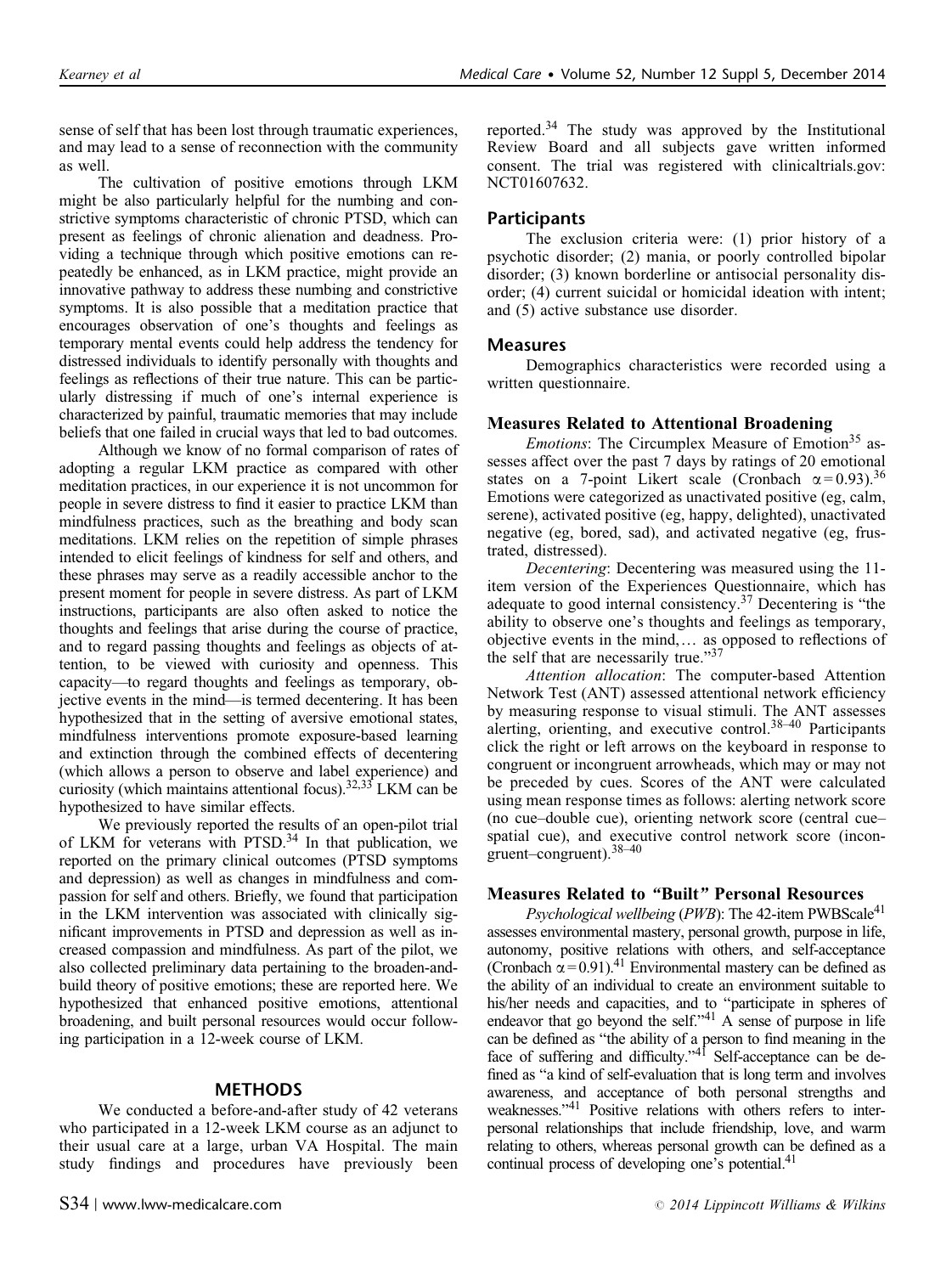<span id="page-3-0"></span>*Social support*: The 21-item Sense of Support Scale<sup>[42](#page-6-0)</sup> assesses perceived quantity and quality of social support. The Sense of Support Scale has adequate internal consistency (Cronbach  $\alpha$  = 0.84).

# Procedure

After baseline assessment, participants took part in a 12-week LKM course as previously described.<sup>[34](#page-6-0)</sup> Each participant continued to receive usual care from their medical and mental health providers during the study period without intervention from the study team. Follow-up assessments were performed immediately after LKM and 3 months post-LKM (6 mo after baseline).

# Data Analyses

Standardized mean differences (Cohen *d*, with 95% confidence intervals) from baseline to the follow-up time points were calculated for each measure.

## RESULTS

Table 1 shows the demographic characteristics of the study population.<sup>34</sup> Approximately,  $40\%$  of study participants were female and the average age of participants was 54 years.

# Broadening Facilitators

There were no changes in activated pleasant emotions over time, but unactivated pleasant emotions increased both at the post-LKM and 3-month follow-up time points ([Table 2](#page-4-0)). Reductions were found in activated unpleasant emotions at post-LKM and at 3-month follow-up. Unactivated unpleasant emotions were unchanged at post-LKM, but declined at 3-month follow-up.

Decentering increased, with a large effect size, at both the post-LKM and 3-month follow-up time points.

Executive control network score (calculated by subtracting the mean response time for congruent flanker trials from incongruent flanker trials using the ANT) decreased with a medium to large effect size post-LKM and at 3-month follow-up. There was also an increase in alerting effect (calculated by subtracting the mean response time for double cue trials from no cue trials using the ANT) at 3-month follow-up, with a medium effect size.

# Built Personal Resources

For "built resources," there were improvements in personal growth, purpose in life, and self-acceptance at both the post-LKM and 3-month follow-up time points, with medium effect sizes. An improvement in environmental mastery was found only at the 3-month follow-up time point. Sense of social support increased post-LKM, with a medium effect size, but at the 3-month follow-up time point, the 95% confidence interval included zero. There were no reliable effects on autonomy or positive relations with others.

#### **DISCUSSION**

In this pilot study, we found that veterans with PTSD experienced increased unactivated positive emotions, enhanced decentering, and increased personal resources following participation in a 12-week LKM course, as compared with base**TABLE 1.** Participant Characteristics  $(N = 42)$ 

| <b>Characteristics</b>                                 | N(%        |
|--------------------------------------------------------|------------|
| Sex                                                    |            |
| Female                                                 | 17(40.5)   |
| Age (mean $\pm$ SD)                                    | 53.6 (8.6) |
| Ethnicity                                              |            |
| White                                                  | 35 (83.3)  |
| <b>Black</b>                                           | 3(7.1)     |
| Hispanic                                               | 1(2.4)     |
| Asian/Pacific Islander/Native American                 | 1(2.4)     |
| Other                                                  | 1(2.4)     |
| Religion                                               |            |
| Christian                                              | 25(59.5)   |
| None                                                   | 14 (33.3)  |
| Other                                                  | 2(4.8)     |
| <b>Buddhist</b>                                        | 1(2.4)     |
| Living situation                                       |            |
| Own/rent                                               | 36 (85.7)  |
| Homeless                                               | 3(7.1)     |
| Other                                                  | 3 (7.1)    |
| Marital status                                         |            |
| Married or committed partnership                       | 16(38.1)   |
| Highest level of education                             |            |
| 12th grade (high school graduate)                      | 6(14.3)    |
| Some college                                           | 10(23.8)   |
| College graduate                                       | 18 (42.9)  |
| Postgraduate studies                                   | 8(19.0)    |
| Income                                                 |            |
| Full time employment                                   | 1(2.4)     |
| Part time employment                                   | 5(11.9)    |
| VA service connection pension                          | 20 (47.6)  |
| Unemployed                                             | 8(19.0)    |
| Use of psychotropic medications at baseline            |            |
| Antidepressants                                        | 27 (64.3)  |
| Benzodiazepines                                        | 16(38.1)   |
| Antipsychotics                                         | 8(19.0)    |
| Prazosin                                               | 17 (40.5)  |
| Categories of mental health services utilized: $n$ (%) |            |
| who utilized each modality during the study period     |            |
| Supportive individual therapy                          | 21 (50)    |
| Supportive group                                       | 17(40.5)   |
| Individual cognitive-behavioral therapy                | 6(14.3)    |
| Acceptance and commitment therapy                      | 1(2.4)     |
| Cognitive processing therapy (1 group, 1 individual)   | 2 (4.8)    |
| Prolonged exposure                                     | 1(2.4)     |
| <b>Addiction</b> treatment                             | 2(4.8)     |
| Medication management visit                            | 30 (71.4)  |
| Any mental health treatment                            | 37 (88.1)  |

line. Of note, the categories of emotions that increased over time in our study were consistent with the conceptualization and practice of LKM, which would be expected to induce unactivated pleasant emotions (eg, calm, serene, relaxed), but not necessarily activated pleasant emotions (eg, enthusiastic, delighted). We also found reductions in both activated and unactivated unpleasant emotions over time. Overall, these findings, in combination with our prior findings of increases in mindfulness and self-compassion along with reductions in PTSD symptoms and depression following participation in  $LKM<sup>34</sup>$  $LKM<sup>34</sup>$  $LKM<sup>34</sup>$  provide support for further investigation of LKM as an intervention designed to enhance positive emotions and self-compassion in the treatment of PTSD. Our results raise the possibility that LKM might serve as an adjunct to established cognitive behavioral interventions for PTSD, given that the emotional numbing symptom cluster of PTSD may be less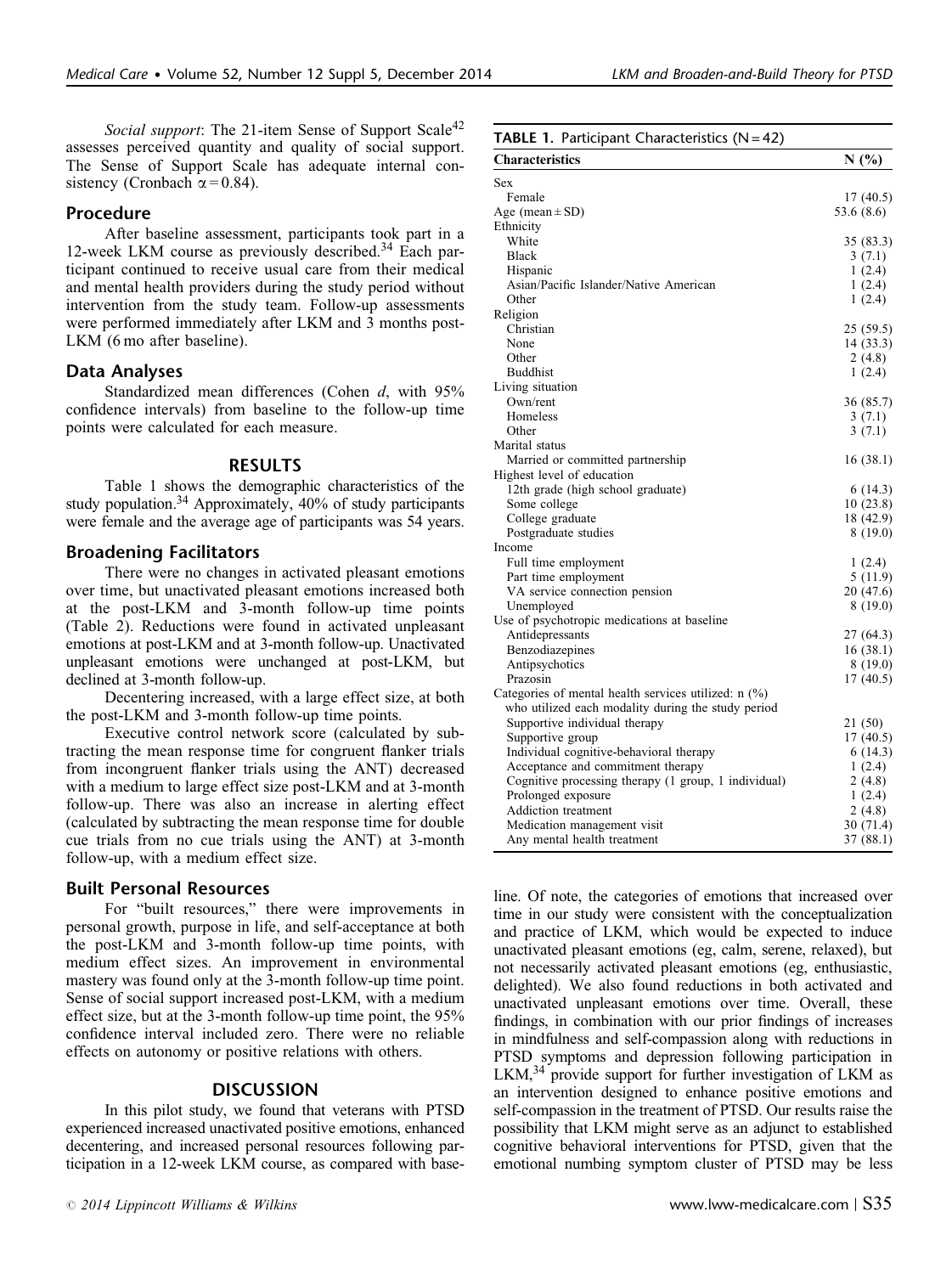| <b>Outcomes</b>                        | <b>Pretreatment</b><br>M(SD) | Post-LKM    |            |                | 3-Month Follow-up |            |                |
|----------------------------------------|------------------------------|-------------|------------|----------------|-------------------|------------|----------------|
|                                        |                              | M(SD)       | <b>SMD</b> | 95% CI         | M(SD)             | <b>SMD</b> | 95% CI         |
| Measures of broadening                 |                              |             |            |                |                   |            |                |
| Circumplex emotions                    |                              |             |            |                |                   |            |                |
| Activated pleasant                     | 9.6(5.5)                     | 11.4(5.8)   | 0.30       | $-0.15, 0.76$  | 11.8(6.1)         | 0.34       | $-0.12, 0.80$  |
| Unactivated pleasant                   | 6.6(3.1)                     | 9.4(4.3)    | 0.76       | 0.29, 1.23     | 9.5(4.4)          | 0.73       | 0.26, 1.20     |
| Activated unpleasant                   | 19.2(6.0)                    | 15.1(6.0)   | $-0.66$    | $-1.13, -0.19$ | 14.6(6.6)         | $-0.69$    | $-1.16, -0.22$ |
| Unactivated unpleasant                 | 18.6(6.4)                    | 15.8(5.8)   | $-0.46$    | $-0.92, 0.00$  | 15.3(5.5)         | $-0.53$    | $-0.99, -0.06$ |
| Attention allocation                   |                              |             |            |                |                   |            |                |
| EQ-Decentering                         | 27.7(7.6)                    | 34.4(7.5)   | 0.86       | 0.39, 1.33     | 35.3(7.6)         | 0.96       | 0.49, 1.43     |
| <b>ANT</b>                             |                              |             |            |                |                   |            |                |
| Alerting                               | 18.0(36.7)                   | 32.7(34.0)  | 0.44       | $-0.02, 0.90$  | 36.7(28.2)        | 0.58       | 0.10, 1.06     |
| Orienting                              | 47.4 (37.0)                  | 56.3 (34.3) | 0.25       | $-0.21, 0.71$  | 56.3 (27.7)       | 0.27       | $-0.20, 0.74$  |
| Executive function                     | 167.4(68.4)                  | 131.9(43.9) | $-0.59$    | $-1.05, -0.12$ | 110.3(59.8)       | $-0.89$    | $-1.38, -0.40$ |
| Measures of "built" personal resources |                              |             |            |                |                   |            |                |
| <b>PWB</b>                             |                              |             |            |                |                   |            |                |
| Autonomy                               | 28.0(7.8)                    | 30.8(6.8)   | 0.37       | $-0.08, 0.83$  | 31.0(7.2)         | 0.39       | $-0.07, 0.85$  |
| Environmental mastery                  | 19.4(6.8)                    | 22.1(6.8)   | 0.37       | $-0.09, 0.83$  | 23.8(7.0)         | 0.61       | 0.15, 1.07     |
| Personal growth                        | 26.7(5.7)                    | 29.7(6.7)   | 0.48       | 0.02, 0.94     | 30.1(6.9)         | 0.54       | 0.08, 1.00     |
| Positive relations                     | 21.8(5.8)                    | 24.4 (5.6)  | 0.45       | $-0.01, 0.91$  | 24.4(6.9)         | 0.39       | $-0.06, 0.85$  |
| Purpose in life                        | 21.6(7.4)                    | 26.3(7.5)   | 0.62       | 0.16, 1.08     | 27.0(7.7)         | 0.71       | 0.25, 1.18     |
| Self acceptance                        | 18.2(6.9)                    | 23.0(7.9)   | 0.62       | 0.15, 1.08     | 23.3(7.5)         | 0.68       | 0.22, 1.15     |
| SSS                                    | 26.5(10.4)                   | 32.7(12.2)  | 0.54       | 0.08, 0.99     | 30.9(13.2)        | 0.34       | $-0.11, 0.80$  |

<span id="page-4-0"></span>

 $N = 42.$ 

Bold indicates 95% CI does not include zero.

ANT indicates Attention Network Test; CI, confidence interval; circumplex, circumplex measure of emotion; EQ-decentering, experiences questionnaire-decentering items; LKM, loving-kindness meditation; PWB, psychological wellbeing; SMD, standardized mean difference; SSS, Sense of Support Scale.

responsive to cognitive-behavioral interventions than other symptom clusters.<sup>[43,44](#page-6-0)</sup>

The findings are generally compatible with the broaden-and-build theory of positive emotions, which posits that induction of subtle, pleasant emotional states leads to changes in attention and thinking, which in turn leads to "built" personal resources.<sup>[20](#page-5-0)</sup> However, it is important to note that we did not assess the temporal sequence of change or conduct analyses of mediation in this small initial study. Therefore, our comments regarding the broaden-and-build theory of positive emotions in this context remain speculative. We chose to report the results within the broadenand-build framework to add to the small body of literature suggesting that this theory may explain the effects of LKM.<sup>[19,45](#page-5-0)</sup> The broaden-and-build theory is well suited for LKM in that it focuses specifically on positive emotions; this is also the emphasis of LKM, which seeks to cultivate compassion and kindness toward self and others. An alternative model that could be examined to explain the effects of LKM is the motivational dimensional model of affect, which factors in the degree of motivation for approaching or acquiring something associated with a particular positive emotional state.[46](#page-6-0) Evaluating the role of motivation in the context of increased positive emotions could be a useful refinement that might aid the field's understanding of LKM's mechanisms of change in future research. Future research that evaluates both key tenets of the broaden-and-build theory and of the motivational dimension model of affect in the context of LKM for PTSD would significantly move this nascent literature forward.[46](#page-6-0)

We found promising changes in built personal resources over time, including environmental mastery, personal growth, purpose in life, and self-acceptance. We have also previously reported on changes in self-compassion, and mindfulness following LKM.<sup>[34](#page-6-0)</sup> This increase in personal resources could potentially buffer feelings of grief, shame, and guilt, which are pervasive in chronic PTSD. In terms of specific personal resources, active participation in and mastery of the environment is considered an important compo-nent of PWB.<sup>[41](#page-6-0)</sup> For people with PTSD, an enhanced sense that one is capable of creating safe, functional environments is predicted to be an important factor in reduced PTSD symptoms, particularly decreased avoidance. For personal growth, it is now recognized that traumatic events may result in personal growth, which may include finding purpose and meaning in life.<sup>[47](#page-6-0)</sup>

Sense of social support has been defined as a person's perception of "how approachable and forthcoming people within the social environment are likely to be."<sup>[42](#page-6-0)</sup> Perceived social support seems to be more important than actual available support.[42](#page-6-0) In the setting of PTSD, greater social support and positive social interactions have been found to be associated with reductions of PTSD symptoms over time.<sup>[48](#page-6-0)</sup> Enhanced perception of support has been also asso-ciated with reduced depressive symptoms,<sup>[49](#page-6-0)</sup> and reduced appraisal of environmental threat. We found that perceived social support increased at the post-LKM time point, but waned at 3-month follow-up, suggesting that further engagement in a group may be needed to maintain this capacity. Taken as a whole, these findings might signal a decrease in the broad-ranging sense of alienation (ie, social, spiritual, and self) and loss of meaning and life purpose that PTSD researchers Fontana and Rosenheck<sup>[50](#page-6-0)</sup> have observed to be at the core of chronic PTSD.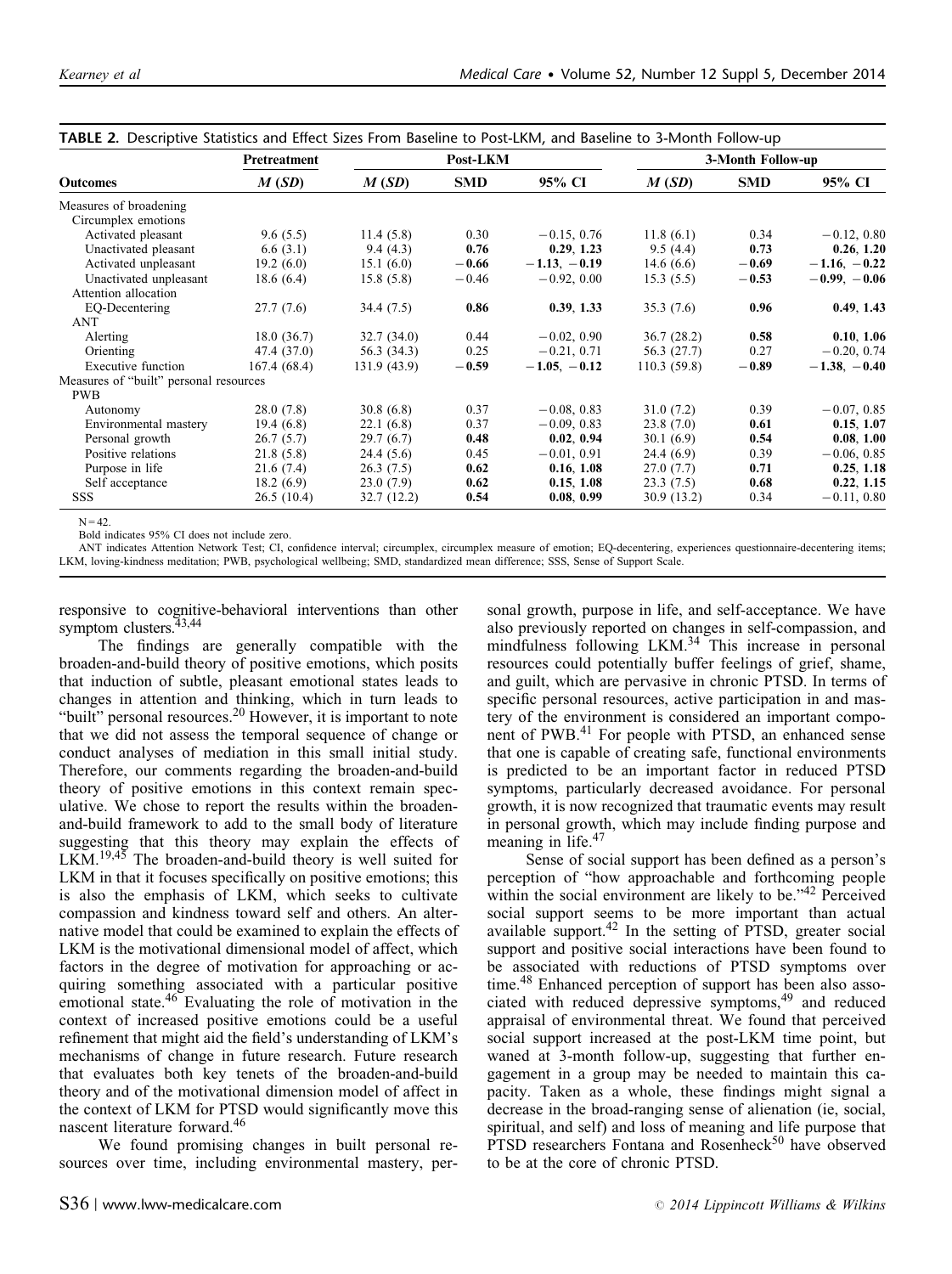<span id="page-5-0"></span>We assessed measures reflective of attention allocation, and found effects on decentering as well as components of the ANT. Decentering has been defined as "the ability to observe one's thoughts and feelings as temporary, objective events in the mind, as opposed to reflections of the self that are necessarily true.["37](#page-6-0) Decentering allows a person to view thoughts as not synonymous with oneself. Thus, we considered decentering to be a reflection of attentional broadening. Impaired ability to adopt a decentered perspective can be considered a general vulnerability factor for psychological and social dysfunction, and improvement in decentering is associated with clinical improvement in depression.<sup>[37](#page-6-0)</sup> Decentering increased after LKM with a large effect size.

Executive function can be defined as "a collection of high-order neurocognitive abilities, including selective attention, behavioral planning, response inhibition, set shifting, and the manipulation of information in problem-solving tasks.["39](#page-6-0) One facet of executive functioning thought to be of particular importance in PTSD is the ability to inhibit habitual responses; impairment of this ability is thought to contribute to reexperiencing, hyperarousal, and numbing.<sup>39</sup> For people with PTSD, inability to differentiate threat-related from nonthreat stimuli may result in suppression of trauma-related stimuli and neutral stimuli, which can result in emotional numbing or risk avoidance. The  $ANT^{40}$  evaluates executive functioning by measuring inhibition of response to conflicting contextual stimuli<sup>40</sup>; this has previously been shown to be impaired among individuals with PTSD.<sup>39</sup> In our study we found that the ANT executive control index score decreased following LKM. However, a decrease in the executive control network index score at follow-up could be due to either a decrease in response time to incongruent stimuli (which would be compatible with improved executive functioning) or an increase in response time to congruent stimuli. Similarly, the increase in the alerting score of the ANT at 3 month follow-up could be due to an increase in the response time to no cue trials (which might reflect a lessening of hypervigilance), or a decrease in the response time to double cue trials. We suggest that future trials in which the ANT is utilized as an assessment for PTSD interventions include response times for the subcomponents of the scores (which were not recorded using the Web-based version of the ANT in our trial) to better discern the effects of the intervention; see Leskin and White<sup>39</sup> for an example of this methodology.

This study has a number of additional limitations, which preclude conclusions regarding a causal association between LKM practice and the changes in positive affect or personal resources seen over time. The most significant limitation is the lack of a control arm; the changes seen could occur due to regression to the mean or to the natural history of illness. The changes could also be due to nonspecific effects, such as participation in a group, rather than to specific effects of LKM practice. In addition, the veterans who participated in this study continued to receive usual care, which included a range of other treatments (summarized in [Table 1](#page-3-0)), which could have accounted for some or all of the clinical improvement observed. Despite these limitations, we think that the findings warrant further investigation of LKM and the broaden-and-build theory of positive emotions, as applied to PTSD.

## ACKNOWLEDGMENT

*The authors thank Nicole Bernardi for her assistance in the preparation of this manuscript.*

#### **REFERENCES**

- 1. Kessler RC. Posttraumatic stress disorder: the burden to the individual and to society. *J Clin Psychiatry*. 2000;61(suppl 15):4–12.
- 2. Kessler RC, Berglund P, Demler O, et al. Lifetime prevalence and ageof-onset distributions of DSM-IV disorders in the national comorbidity survey replication. *Arch Gen Psychiatry*. 2005;62:768–768.
- 3. Thomas JL, Wilk JE, Riviere LA, et al. Prevalence of mental health problems and functional impairment among active component and national guard soldiers 3 and 12 months following combat in Iraq. *Arch Gen Psychiatry*. 2010;67:614–623.
- 4. Eisen SA, Griffith KH, Xian H, et al. Lifetime and 12-month prevalence of psychiatric disorders in 8,169 male Vietnam War era veterans. *Mil Med*. 2004;169:896–902.
- 5. Seal KH, Bertenthal D, Miner CR, et al. Bringing the war back home mental health disorders among 103 788 US veterans returning from Iraq and Afghanistan seen at Department of Veterans Affairs facilities. *Arch Intern Med*. 2007;167:476–482.
- 6. American Psychiatric Association. *Diagnostic and Statistical Manual of Mental Disorders: DSM 5*. Arlington, VA: American Psychiatric Publishing; 2013.
- 7. Braet C, Claus L, Goossens L, et al. Differences in eating style between overweight and normal-weight youngsters. *J Health Psychol*. 2008;13: 733–743.
- 8. Lombardo TW. Beyond exposure for posttraumatic stress disorder (PTSD) symptoms: broad-spectrum PTSD treatment strategies. *Behav Modif*. 2005;29:3–9.
- 9. Hollon SD, Munoz RF, Barlow DH, et al. Psychosocial intervention development for the prevention and treatment of depression: promoting innovation and increasing access. *Biol Psychiatry*. 2002;52:610–630.
- 10. Micek MA, Bradley KA, Braddock CH, et al. Complementary and alternative medicine use among veterans affairs outpatients. *J Altern Complement Med*. 2007;13:190–193.
- 11. Baldwin CM, Long K, Kroesen K, et al. A profile of military veterans in the southwestern United States who use complementary and alternative medicine—implications for integrated care. *Arch Intern Med*. 2002;162: 1697–1704.
- 12. Kroesen K, Baldwin CM, Brooks AJ, et al. US military veterans' perceptions of the conventional medical care system and their use of complementary and alternative medicine. *Fam Pract*. 2002;19:57–64.
- 13. Neff KD, Rude SS, Kirkpatrick KL. An examination of self-compassion in relation to positive psychological functioning and personality traits. *J Res Pers*. 2007;41:908–916.
- 14. Leskela J, Dieperink M, Thuras P. Shame and posttraumatic stress disorder. *J Trauma Stress*. 2002;15:223–226.
- 15. Krupnick JL, Green BL, Stockton P, et al. Group interpersonal psychotherapy for low-income women with posttraumatic stress disorder. *Psychother Res*. 2008;18:497–507.
- 16. Thompson BL, Waltz J. Self-compassion and PTSD symptom severity. *J Trauma Stress*. 2008;21:556–558.
- 17. Gilbert P, Procter S. Compassionate mind training for people with high shame and self-criticism: overview and pilot study of a group therapy approach. *Clin Psychol Psychother*. 2006;13:353–379.
- 18. Salzberg S. *Lovingkindness: The Revolutionary Art of Happiness*. Boston, MA: Shambhala Publications Inc; 1995.
- 19. Fredrickson BL, Cohn MA, Coffey KA, et al. Open hearts build lives: positive emotions, induced through loving-kindness meditation, build consequential personal resources. *J Pers Soc Psychol*. 2008;95:1045–1062.
- 20. Fredrickson BL. The broaden-and-build theory of positive emotions. *Philos Trans R Soc Lond B Biol Sci*. 2004;359:1367–1377.
- 21. Algoe SB, Fredrickson BL. Emotional fitness and the movement of affective science from lab to field. *Am Psychol*. 2011;66:35–42.
- 22. Rowe G, Hirsh JB, Anderson AK. Positive affect increases the breadth of attentional selection. *Proc Natl Acad Sci U S A*. 2007;104: 383–388.
- 23. Fredrickson BL, Branigan C. Positive emotions broaden the scope of attention and thought-action repertoires. *Cogn Emot*. 2005;19:313–332.